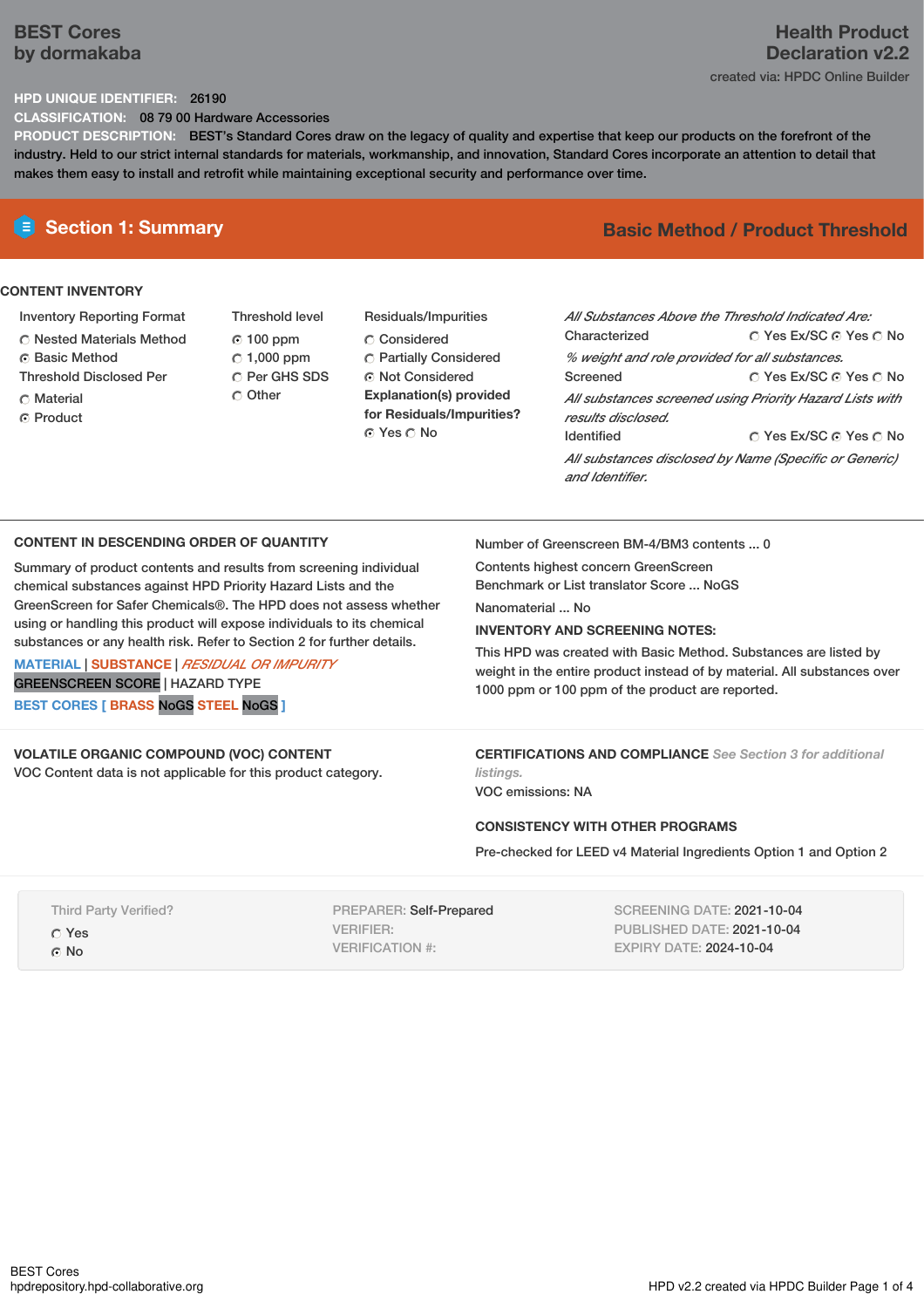This section lists contents in a product based on specific threshold(s) and reports detailed health information including hazards. This HPD uses the *inventory method indicated above, which is one of three possible methods:*

- *Basic Inventory method with Product-level threshold.*
- *Nested Material Inventory method with Product-level threshold*
- *Nested Material Inventory method with individual Material-level thresholds*

Definitions and requirements for the three inventory methods and requirements for each data field can be found in the HPD Open Standard version *2.2, available on the HPDC website at: [www.hpd-collaborative.org/hpd-2-2-standard](https://www.hpd-collaborative.org/hpd-2-2-standard)*

| <b>BEST CORES</b>                                                     |                                                                                                                                                                                                                                                          |                                                |                 |                                 |  |
|-----------------------------------------------------------------------|----------------------------------------------------------------------------------------------------------------------------------------------------------------------------------------------------------------------------------------------------------|------------------------------------------------|-----------------|---------------------------------|--|
| RESIDUALS AND IMPURITIES CONSIDERED: No<br>PRODUCT THRESHOLD: 100 ppm |                                                                                                                                                                                                                                                          |                                                |                 |                                 |  |
|                                                                       | RESIDUALS AND IMPURITIES NOTES: No residuals or impurities are expected in these materials at or above the inventory threshold. BEST<br>dormakaba products consist of finished components, and no chemical reactions are needed to develop our products. |                                                |                 |                                 |  |
| <b>OTHER PRODUCT NOTES: -</b>                                         |                                                                                                                                                                                                                                                          |                                                |                 |                                 |  |
| <b>BRASS</b>                                                          |                                                                                                                                                                                                                                                          |                                                |                 | ID: 12597-71-6                  |  |
|                                                                       | HAZARD SCREENING METHOD: Pharos Chemical and Materials Library HAZARD SCREENING DATE: 2021-10-04 12:46:33                                                                                                                                                |                                                |                 |                                 |  |
| $\%$ : 99,0000 - 99,0000                                              | <b>GS: NoGS</b>                                                                                                                                                                                                                                          | RC: Both                                       | NANO: No        | <b>SUBSTANCE ROLE: Hardware</b> |  |
| <b>HAZARD TYPE</b>                                                    | <b>AGENCY AND LIST TITLES</b>                                                                                                                                                                                                                            |                                                | <b>WARNINGS</b> |                                 |  |
| None found                                                            |                                                                                                                                                                                                                                                          | No warnings found on HPD Priority Hazard Lists |                 |                                 |  |
| <b>SUBSTANCE NOTES: -</b>                                             |                                                                                                                                                                                                                                                          |                                                |                 |                                 |  |
|                                                                       |                                                                                                                                                                                                                                                          |                                                |                 |                                 |  |
| <b>STEEL</b>                                                          |                                                                                                                                                                                                                                                          |                                                |                 | ID: 12597-69-2                  |  |
|                                                                       | HAZARD SCREENING METHOD: Pharos Chemical and Materials Library HAZARD SCREENING DATE: 2021-10-04 12:47:13                                                                                                                                                |                                                |                 |                                 |  |
| %: $1.0000 - 1.0000$                                                  | <b>GS: NoGS</b>                                                                                                                                                                                                                                          | RC: Both                                       | NANO: No        | <b>SUBSTANCE ROLE: Hardware</b> |  |
| <b>HAZARD TYPE</b>                                                    | <b>AGENCY AND LIST TITLES</b>                                                                                                                                                                                                                            | <b>WARNINGS</b>                                |                 |                                 |  |
| None found                                                            |                                                                                                                                                                                                                                                          | No warnings found on HPD Priority Hazard Lists |                 |                                 |  |
| <b>SUBSTANCE NOTES: -</b>                                             |                                                                                                                                                                                                                                                          |                                                |                 |                                 |  |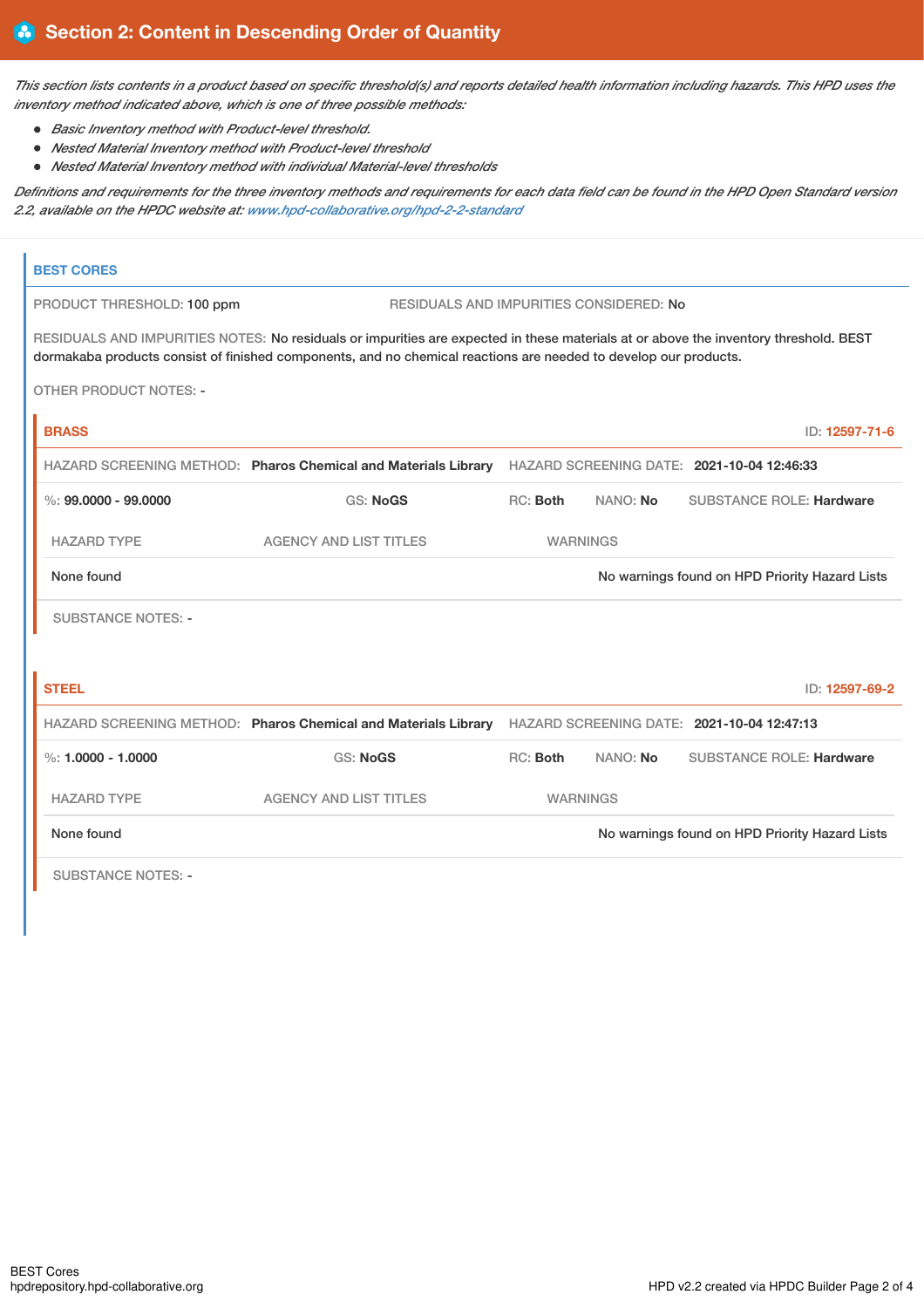This section lists applicable certification and standards compliance information for VOC emissions and VOC content. Other types of health or *environmental performance testing or certifications completed for the product may be provided.*

| <b>VOC EMISSIONS</b>                                                                                                                                     | <b>NA</b>                               |                      |
|----------------------------------------------------------------------------------------------------------------------------------------------------------|-----------------------------------------|----------------------|
| <b>CERTIFYING PARTY: Self-declared</b><br>APPLICABLE FACILITIES: This HPD is for a product that<br>is NOT liquid/wet applied.<br><b>CERTIFICATE URL:</b> | ISSUE DATE: 2021-10- EXPIRY DATE:<br>04 | CERTIFIER OR LAB: NA |

CERTIFICATION AND COMPLIANCE NOTES:

# **Section 4: Accessories**

This section lists related products or materials that the manufacturer requires or recommends for installation (such as adhesives or fasteners), maintenance, cleaning, or operations. For information relating to the contents of these related products, refer to their applicable Health Product *Declarations, if available.*

No accessories are required for this product.

# **Section 5: General Notes**

dormakaba has resulted from the merger of the two well-established brands Dorma and Kaba, both known for their expertise in the area of smart and secure access solutions. Together we stand for more than 150 years of security and reliability.

Our master brand dormakaba stands for our offering of products, solutions and services for secure access to buildings and rooms from a single source. Our global brand power supports us to become the trusted industry leader.

For more information, please go to: www.dormakaba.com. The information contained in this HPD is to be used only as a voluntary information on our products. dormakaba makes no representation or warranty as to the completeness or accuracy of the information contained herein. The products and specifications set forth in this HPD are subject to change without notice and dormakaba disclaims any and all liability for such changes. The information contained herein is provided without

warranties of any kind, either express or implied, and dormakaba disclaims any and all liability for typographical, printing, or production errors or changes affecting the specifications contained herein. dormakaba DISCLAIMS ALL WARRANTIES, EXPRESS OR IMPLIED, INCLUDING, BUT NOT LIMITED TO, THE IMPLIED WARRANTIES OF MERCHANTABILITY AND FITNESS FOR A PARTICULAR PURPOSE. IN NO EVENT WILL dormakaba BE LIABLE FOR ANY INCIDENTAL, INDIRECT OR CONSEQUENTIAL DAMAGES ARISING FROM THE SALE OR USE OF ANY PRODUCT. All sales of products shall be subject to dormakaba's applicable General Terms and Conditions, a copy of which will be provided by your local dormakaba organisation upon request.